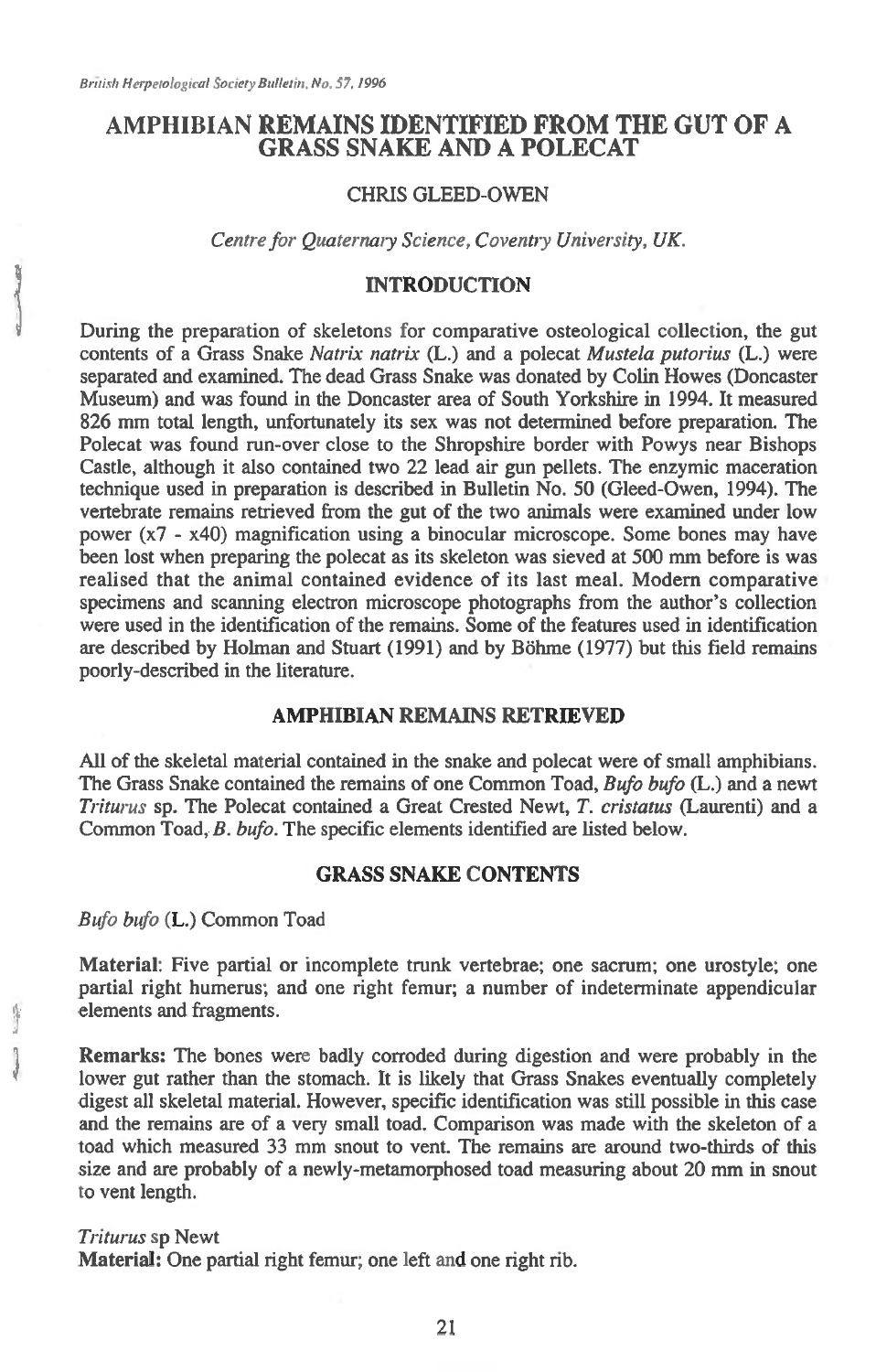**Remarks:** Preservation was poor and as these particular elements are not diagnostic, specific identification was not possible. The bones are not of *T. cristatus* and are either *T. vulgaris* or *T. helveticus.* These are probably the remains of one newt.

Along with the skeletal remains, six variously-disarticulated weevils were found, their chitinous exoskeletons remaining in excellent condition. It is unclear whether the weevils were eaten by the grass snake, or by the toad or newt before they themselves were eaten.

# **POLECAT CONTENTS**

*Triturus cristatus* (Laurenti) Great Crested Newt

**Material:** One incomplete premaxilla; one left pterygoid; one left and one right posterior hyoidal cornu; nine trunk vertebrae; three ribs; three caudal vertebrae; one right ulna; one left and one right ilium; one left and two halves of one right femur; one right tibia; one left fibula; a number of metapodials and phalanges.

**Remarks:** These bones were strongly stained but otherwise in fairly good condition and may not have moved further than the stomach. Some long bones were broken and various elements are missing. The size and numbers of the elements suggest they represent one newt of around 120 mm total length (by comparison with other skeletons).

### *Rana temporaria (L.)* Common Frog

**Material:** One left and one right fronto-parietal; one left and one right exoccipital; fragments of at least three trunk vertebrae; one urostyle; one omosternum; one right coracoid; one right humerus; one ischium; one left and one right femur; one left and one right tibiofibula; various metapodials and phalanges.

**Remarks:** This material was more seriously corroded and some long bones were broken but could be refitted. The bones are of one juvenile frog with a snout to vent length of about 30-35 mm.

### **DISCUSSION**

In a previous study of this kind (Gleed-Owen, 1994) a Grass Snake contained a Great Crested Newt and a Common Frog. Frazer (1989) lists the prey of Grass Snakes as newts, fish and frogs, probably taken in the water. Some are known to eat toads, for example in the Isle of Purbeck (opp. cit.) where they constitute the main prey species along with voles and even insects. According to Arnold and Burton (1978), Grass Snakes eat predominantly frogs and toads as well as newts, tadpoles and other small vetebrates. Frazer (1989) suggests that young snakes will take tadpoles and small fish but using the size and age table he provided (opp. cit.: p. 196), this specimen was probably at least eight years old. Smith (1969) suggests that mainly frogs are eaten but also amphibians as well as lizards, birds and mammals. Where necessity dictates, no doubt toads are eaten. However, it is unclear whether Grass Snakes will preferentially avoid toads in other circumstances. Perhaps even if toads are avoided as prey in an area, very young animals would not be rejected. The Common Toad and the three British newts are known from the Doncaster area. This Grass Snake may well have taken its newly-metamorphosed prey close to a water body and probably late this year.

In Britain the polecat is most commonly encountered in Wales where it is known to feed mainly on small mammals and frogs (Macdonald and Barrett, 1993). It would appear